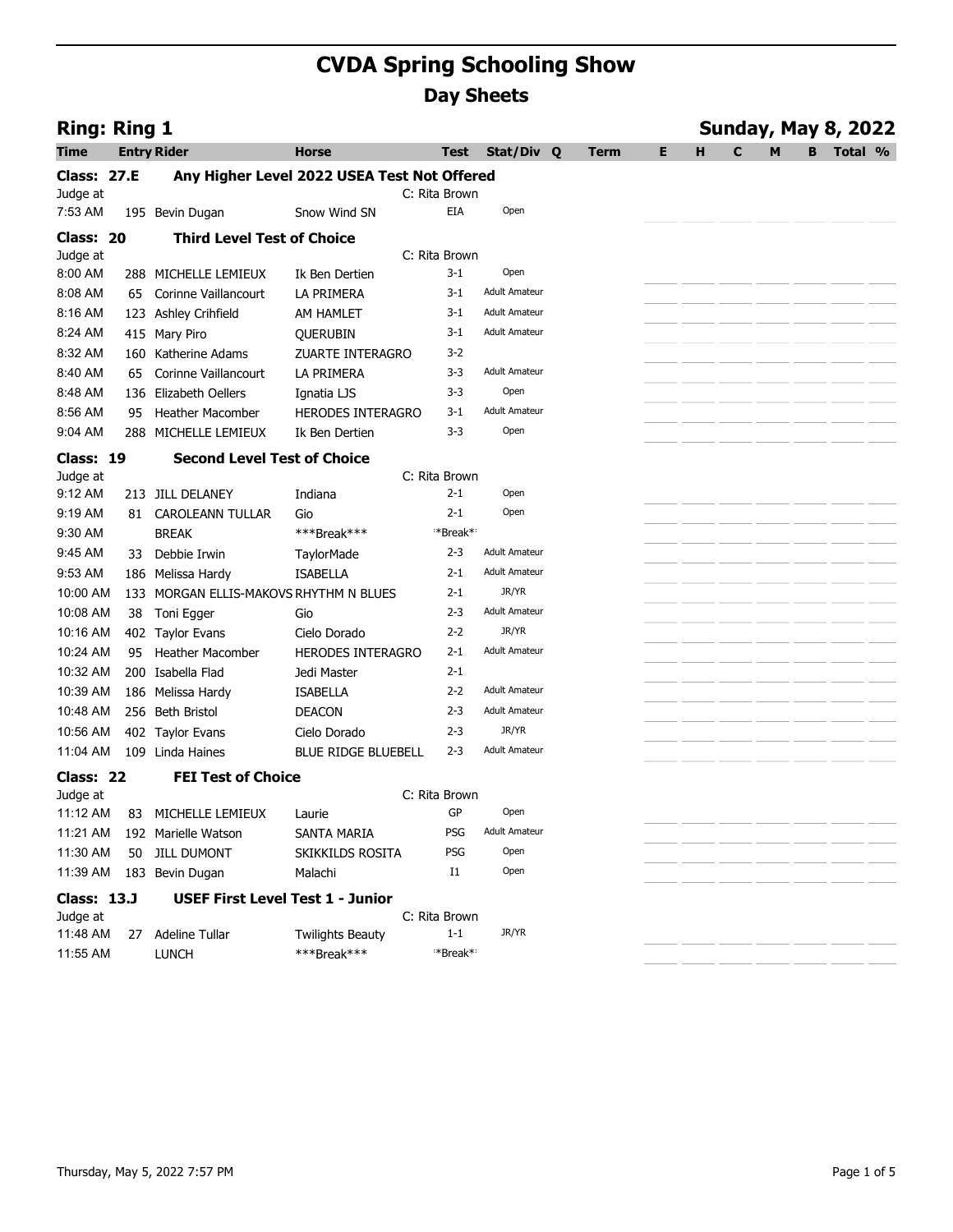|                     |    |                                                                    | <b>CVDA Spring Schooling Show</b> |                          |                              |      |    |                                  |  |
|---------------------|----|--------------------------------------------------------------------|-----------------------------------|--------------------------|------------------------------|------|----|----------------------------------|--|
|                     |    |                                                                    |                                   |                          | <b>Day Sheets</b>            |      |    |                                  |  |
| <b>Ring: Ring 1</b> |    |                                                                    |                                   |                          |                              |      |    | <b>Sunday, May 8, 2022</b>       |  |
| <b>Time</b>         |    | <b>Entry Rider</b>                                                 | <b>Horse</b>                      | Test                     | Stat/Div Q                   | Term | Е. | <b>B</b> Total %<br>н.<br>M<br>C |  |
| <b>Class: 16.S</b>  |    | <b>USEF First Level Test 1 - Senior</b>                            |                                   |                          |                              |      |    |                                  |  |
| Judge at            |    |                                                                    |                                   | C: Rita Brown            |                              |      |    |                                  |  |
| 12:45 PM            |    | 159 Shannon Wallman Hatch Glidawn Master                           |                                   | $1 - 1$                  | Open                         |      |    |                                  |  |
| 12:52 PM            |    | 130 KEELEY TITUS                                                   | <b>GOOFY VAN OVERIS</b>           | $1 - 1$                  | <b>Adult Amateur</b>         |      |    |                                  |  |
| 12:59 PM<br>1:06 PM | 75 | Gundrun Eriksson                                                   | <b>WF Helix</b><br><b>REDFORD</b> | $1 - 1$<br>$1 - 1$       | <b>Adult Amateur</b>         |      |    |                                  |  |
| 1:13 PM             |    | 151 NANCY NASH<br>150 Katherine Bruce                              | <b>KATNISS KF</b>                 | $1 - 1$                  | Open                         |      |    |                                  |  |
| 1:20 PM             |    | 69 SUSAN SMITH                                                     | Fiddle Head                       | $1 - 1$                  | <b>Adult Amateur</b>         |      |    |                                  |  |
| 1:27 PM             |    | 73 Ashley Miller                                                   | ROMANZA BA                        | $1 - 1$                  | <b>Adult Amateur</b>         |      |    |                                  |  |
| 1:34 PM             |    | 110 NICOLE SCHMID                                                  | Walking Wonderful                 | $1 - 1$                  | <b>Adult Amateur</b>         |      |    |                                  |  |
| 1:41 PM             |    | 135 MELANIE NESHEIM                                                | Sonny At Dawn                     | $1 - 1$                  | <b>Adult Amateur</b>         |      |    |                                  |  |
| 1:48 PM             |    | 59 katherine dow                                                   | Ler Jimmy Jam                     | $1 - 1$                  | Open                         |      |    |                                  |  |
| 1:55 PM             |    | 203 CAROLEANN TULLAR                                               | Sensational                       | $1 - 1$                  | Open                         |      |    |                                  |  |
| 2:02 PM             |    | 97 POLLY SCHMID                                                    | Rocky                             | $1 - 1$                  | Open                         |      |    |                                  |  |
| 2:09 PM             |    | 182 LESLIE ROGERS                                                  | Baby                              | $1 - 1$                  | Open                         |      |    |                                  |  |
| 2:16 PM             |    | 161 Shannon Wallman Hatch Green Mountain Forrest                   |                                   | $1 - 1$                  | Open                         |      |    |                                  |  |
| <b>Class: 17.S</b>  |    | <b>USEF First Level Test 2 - Senior</b>                            |                                   |                          |                              |      |    |                                  |  |
| Judge at            |    |                                                                    |                                   | C: Rita Brown            |                              |      |    |                                  |  |
| 2:23 PM             |    | 97 POLLY SCHMID                                                    | Rocky                             | $1 - 2$                  | Open<br><b>Adult Amateur</b> |      |    |                                  |  |
| 2:30 PM<br>2:38 PM  |    | 69 SUSAN SMITH<br>161 Shannon Wallman Hatch Green Mountain Forrest | Fiddle Head                       | $1 - 2$<br>$1 - 2$       | Open                         |      |    |                                  |  |
| 2:45 PM             |    | 59 katherine dow                                                   | Ler Jimmy Jam                     | $1 - 2$                  | Open                         |      |    |                                  |  |
| 2:53 PM             |    | 73 Ashley Miller                                                   | ROMANZA BA                        | $1 - 2$                  | <b>Adult Amateur</b>         |      |    |                                  |  |
| 3:00 PM             |    | 135 MELANIE NESHEIM                                                | Sonny At Dawn                     | $1 - 2$                  | <b>Adult Amateur</b>         |      |    |                                  |  |
| 3:09 PM             |    | <b>BREAK</b>                                                       | ***Break***                       | *Break*                  |                              |      |    |                                  |  |
| 3:24 PM             |    | 182 LESLIE ROGERS                                                  | Baby                              | $1 - 2$                  | Open                         |      |    |                                  |  |
| 3:31 PM             |    | 72 Melissa Porter                                                  | Jeldrik                           | $1 - 2$                  | <b>Adult Amateur</b>         |      |    |                                  |  |
| 3:39 PM             |    | 132 HEATHER Velez                                                  | Wripley                           | $1 - 2$                  | <b>Adult Amateur</b>         |      |    |                                  |  |
| 3:46 PM             |    | 26 Nicole Diana                                                    | Classic Skyline                   | $1 - 2$                  | <b>Adult Amateur</b>         |      |    |                                  |  |
| 3:54 PM             |    | 98 Jennifer Jones                                                  | <b>COPPER</b>                     | $1 - 2$                  | <b>Adult Amateur</b>         |      |    |                                  |  |
| 4:01 PM             |    | 159 Shannon Wallman Hatch Glidawn Master                           |                                   | $1 - 2$                  | Open                         |      |    |                                  |  |
| <b>Class: 18.S</b>  |    | <b>USEF First Level Test 3 - Senior</b>                            |                                   |                          |                              |      |    |                                  |  |
| Judge at<br>4:09 PM |    |                                                                    | August Melody                     | C: Rita Brown<br>$1 - 3$ | <b>Adult Amateur</b>         |      |    |                                  |  |
| 4:17 PM             |    | 184 Marielle Watson<br>213 JILL DELANEY                            | Indiana                           | $1 - 3$                  | Open                         |      |    |                                  |  |
| 4:25 PM             |    | 110 NICOLE SCHMID                                                  | Walking Wonderful                 | $1 - 3$                  | <b>Adult Amateur</b>         |      |    |                                  |  |
| 4:33 PM             |    | 97 POLLY SCHMID                                                    | Rocky                             | $1 - 3$                  | Open                         |      |    |                                  |  |
| 4:41 PM             |    | 68 MARIN HANEY                                                     | PTARMIGAN                         | 1-3                      | <b>Adult Amateur</b>         |      |    |                                  |  |
| 4:49 PM             |    | 157 Jennifer Jones                                                 | <b>BABOU</b>                      | $1 - 3$                  | <b>Adult Amateur</b>         |      |    |                                  |  |
| 4:57 PM             |    | 132 HEATHER Velez                                                  | Wripley                           | 1-3                      | <b>Adult Amateur</b>         |      |    |                                  |  |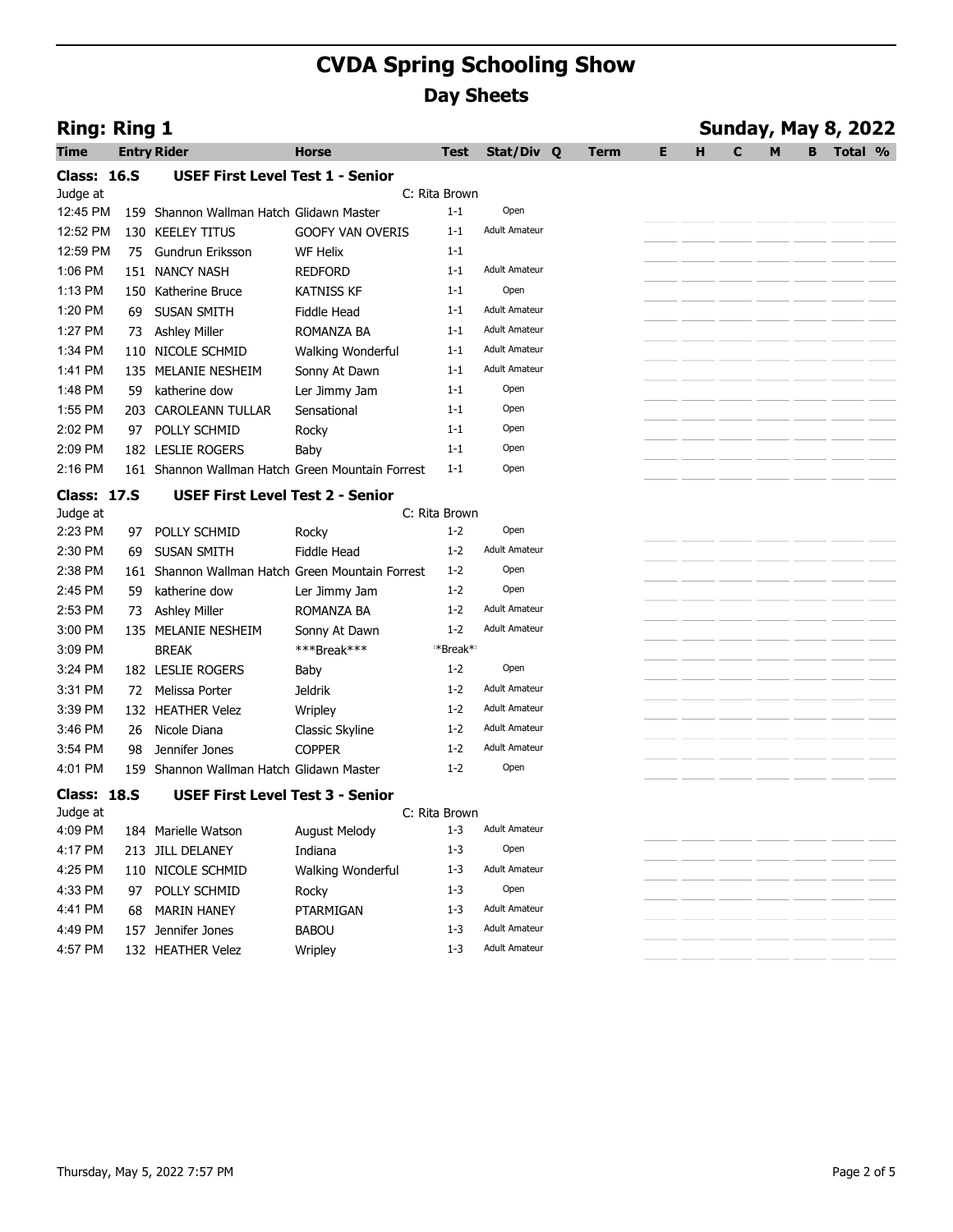| <b>CVDA Spring Schooling Show</b><br><b>Day Sheets</b><br><b>Ring: Ring 2</b><br><b>Entry Rider</b><br><b>Horse</b><br>Stat/Div Q<br>н<br><b>Test</b><br><b>Term</b><br>Е.<br>B<br>Time<br><b>Class: 29.J</b><br><b>Western Dressage Test of Choice - Junior</b><br>C: Bree Sprik<br>Judge at<br>JR/YR<br>8:00 AM<br>258 Abigail Brown<br>Partner in Crime (Pic)<br>WDInt4<br>JR/YR<br>116 Hannah Parker<br>WDInt4<br>8:07 AM<br><b>Hickory Nugget</b><br>Jr/yr<br>47 Zoe Chaves<br>Smart Bar Fox (Badger)<br>WDBT2<br>8:14 AM<br>JR/YR<br>WDInt4<br>8:21 AM<br>42 Addison Davis<br>Tucker<br><b>Class: 30.S</b><br><b>Western Dressage Test of Choice - Senior</b><br>C: Bree Sprik<br>Judge at<br>WDBT1<br>8:29 AM<br>265 Dana Campbell<br>Gizmo<br>WDI1<br>8:36 AM<br>143 Erin Almeda<br>Bentley<br>BOCEPHUSFORPRESIDE WDBT2 Adult Amateur<br>8:42 AM<br>37 Pam Chasse<br>8:50 AM<br>Misure Luminous Ophelia WDInt3<br>Adult Amateur<br>163 Susan Miller<br>WDInt2<br>8:57 AM<br>143 Erin Almeda<br>Bentley<br>WDBT3<br>9:04 AM<br>169 Dana Campbell<br>Majestic XXI BlackJack<br>Class: 1.J<br><b>USDF Introductory Test A - Junior</b><br>C: Bree Sprik<br>Judge at<br>JR/YR<br>9:12 AM<br>31 Evangeline Okie<br>ILA<br>Lego<br>JR/YR<br>9:18 AM<br>ILA<br>44 Makenna Amadon<br>Sookie<br><b>Class: 2.J</b><br><b>USDF Introductory Test B - Junior</b><br>Judge at<br>C: Bree Sprik<br>JR/YR<br>9:24 AM<br>ILB<br>8 Emily Abbott<br>Bodie<br>***Break***<br>*Break*<br>9:30 AM<br><b>BREAK</b><br>Class: 3.J<br><b>USDF Introductory Test C - Junior</b><br>Judge at<br>C: Bree Sprik<br>JR/YR<br>9:45 AM<br>89 Brody Werner<br>IC<br>Connors Kitten<br>168 Fia Cook<br>IC<br>JR/YR<br>9:51 AM<br><b>BB Jaxx</b><br>1 Lily Cahoon<br>IC<br>JR/YR<br>9:57 AM<br>West<br>IC<br>JR/YR<br>10:03 AM<br>58 Laney Cahoon<br>Brady<br>Class: 7.J<br><b>USEF Training Level Test 1 - Junior</b><br>C: Bree Sprik<br>Judge at<br>10:10 AM<br>89<br>JR/YR<br><b>Brody Werner</b><br>Connors Kitten<br>$T-1$<br>10:17 AM<br>$T-1$<br>JR/YR<br>$\mathbf{1}$<br>Lily Cahoon<br>West<br>168 Fia Cook<br>JR/YR<br>10:24 AM<br>BB Jaxx<br>$T-1$<br>JR/YR<br>10:31 AM<br>58 Laney Cahoon<br>$T-1$<br>Brady<br>Class: 8.J<br><b>USEF Training Level Test 2 - Junior</b><br>C: Bree Sprik<br>Judge at<br>JR/YR<br>10:38 AM 52 Lakewin Evans<br>$T-2$<br>Winter Storm Warning<br>Class: 9.J<br><b>USEF Training Level Test 3 - Junior</b><br>Judge at<br>C: Bree Sprik<br>JR/YR<br>10:45 AM<br>27 Adeline Tullar<br>$T-3$<br><b>Twilights Beauty</b><br>Thursday, May 5, 2022 7:57 PM |  |  |  |  |  |
|------------------------------------------------------------------------------------------------------------------------------------------------------------------------------------------------------------------------------------------------------------------------------------------------------------------------------------------------------------------------------------------------------------------------------------------------------------------------------------------------------------------------------------------------------------------------------------------------------------------------------------------------------------------------------------------------------------------------------------------------------------------------------------------------------------------------------------------------------------------------------------------------------------------------------------------------------------------------------------------------------------------------------------------------------------------------------------------------------------------------------------------------------------------------------------------------------------------------------------------------------------------------------------------------------------------------------------------------------------------------------------------------------------------------------------------------------------------------------------------------------------------------------------------------------------------------------------------------------------------------------------------------------------------------------------------------------------------------------------------------------------------------------------------------------------------------------------------------------------------------------------------------------------------------------------------------------------------------------------------------------------------------------------------------------------------------------------------------------------------------------------------------------------------------------------------------------------------------------------------------------------------------------------------------------------------------------------------------------------------------------------------------------------------------------------------------------------------------------------------------------------------------------------------------------------------------|--|--|--|--|--|
| <b>Sunday, May 8, 2022</b><br>Total %                                                                                                                                                                                                                                                                                                                                                                                                                                                                                                                                                                                                                                                                                                                                                                                                                                                                                                                                                                                                                                                                                                                                                                                                                                                                                                                                                                                                                                                                                                                                                                                                                                                                                                                                                                                                                                                                                                                                                                                                                                                                                                                                                                                                                                                                                                                                                                                                                                                                                                                                  |  |  |  |  |  |
|                                                                                                                                                                                                                                                                                                                                                                                                                                                                                                                                                                                                                                                                                                                                                                                                                                                                                                                                                                                                                                                                                                                                                                                                                                                                                                                                                                                                                                                                                                                                                                                                                                                                                                                                                                                                                                                                                                                                                                                                                                                                                                                                                                                                                                                                                                                                                                                                                                                                                                                                                                        |  |  |  |  |  |
|                                                                                                                                                                                                                                                                                                                                                                                                                                                                                                                                                                                                                                                                                                                                                                                                                                                                                                                                                                                                                                                                                                                                                                                                                                                                                                                                                                                                                                                                                                                                                                                                                                                                                                                                                                                                                                                                                                                                                                                                                                                                                                                                                                                                                                                                                                                                                                                                                                                                                                                                                                        |  |  |  |  |  |
|                                                                                                                                                                                                                                                                                                                                                                                                                                                                                                                                                                                                                                                                                                                                                                                                                                                                                                                                                                                                                                                                                                                                                                                                                                                                                                                                                                                                                                                                                                                                                                                                                                                                                                                                                                                                                                                                                                                                                                                                                                                                                                                                                                                                                                                                                                                                                                                                                                                                                                                                                                        |  |  |  |  |  |
| Page 3 of 5                                                                                                                                                                                                                                                                                                                                                                                                                                                                                                                                                                                                                                                                                                                                                                                                                                                                                                                                                                                                                                                                                                                                                                                                                                                                                                                                                                                                                                                                                                                                                                                                                                                                                                                                                                                                                                                                                                                                                                                                                                                                                                                                                                                                                                                                                                                                                                                                                                                                                                                                                            |  |  |  |  |  |
|                                                                                                                                                                                                                                                                                                                                                                                                                                                                                                                                                                                                                                                                                                                                                                                                                                                                                                                                                                                                                                                                                                                                                                                                                                                                                                                                                                                                                                                                                                                                                                                                                                                                                                                                                                                                                                                                                                                                                                                                                                                                                                                                                                                                                                                                                                                                                                                                                                                                                                                                                                        |  |  |  |  |  |
|                                                                                                                                                                                                                                                                                                                                                                                                                                                                                                                                                                                                                                                                                                                                                                                                                                                                                                                                                                                                                                                                                                                                                                                                                                                                                                                                                                                                                                                                                                                                                                                                                                                                                                                                                                                                                                                                                                                                                                                                                                                                                                                                                                                                                                                                                                                                                                                                                                                                                                                                                                        |  |  |  |  |  |
|                                                                                                                                                                                                                                                                                                                                                                                                                                                                                                                                                                                                                                                                                                                                                                                                                                                                                                                                                                                                                                                                                                                                                                                                                                                                                                                                                                                                                                                                                                                                                                                                                                                                                                                                                                                                                                                                                                                                                                                                                                                                                                                                                                                                                                                                                                                                                                                                                                                                                                                                                                        |  |  |  |  |  |
|                                                                                                                                                                                                                                                                                                                                                                                                                                                                                                                                                                                                                                                                                                                                                                                                                                                                                                                                                                                                                                                                                                                                                                                                                                                                                                                                                                                                                                                                                                                                                                                                                                                                                                                                                                                                                                                                                                                                                                                                                                                                                                                                                                                                                                                                                                                                                                                                                                                                                                                                                                        |  |  |  |  |  |
|                                                                                                                                                                                                                                                                                                                                                                                                                                                                                                                                                                                                                                                                                                                                                                                                                                                                                                                                                                                                                                                                                                                                                                                                                                                                                                                                                                                                                                                                                                                                                                                                                                                                                                                                                                                                                                                                                                                                                                                                                                                                                                                                                                                                                                                                                                                                                                                                                                                                                                                                                                        |  |  |  |  |  |
|                                                                                                                                                                                                                                                                                                                                                                                                                                                                                                                                                                                                                                                                                                                                                                                                                                                                                                                                                                                                                                                                                                                                                                                                                                                                                                                                                                                                                                                                                                                                                                                                                                                                                                                                                                                                                                                                                                                                                                                                                                                                                                                                                                                                                                                                                                                                                                                                                                                                                                                                                                        |  |  |  |  |  |
|                                                                                                                                                                                                                                                                                                                                                                                                                                                                                                                                                                                                                                                                                                                                                                                                                                                                                                                                                                                                                                                                                                                                                                                                                                                                                                                                                                                                                                                                                                                                                                                                                                                                                                                                                                                                                                                                                                                                                                                                                                                                                                                                                                                                                                                                                                                                                                                                                                                                                                                                                                        |  |  |  |  |  |
|                                                                                                                                                                                                                                                                                                                                                                                                                                                                                                                                                                                                                                                                                                                                                                                                                                                                                                                                                                                                                                                                                                                                                                                                                                                                                                                                                                                                                                                                                                                                                                                                                                                                                                                                                                                                                                                                                                                                                                                                                                                                                                                                                                                                                                                                                                                                                                                                                                                                                                                                                                        |  |  |  |  |  |
|                                                                                                                                                                                                                                                                                                                                                                                                                                                                                                                                                                                                                                                                                                                                                                                                                                                                                                                                                                                                                                                                                                                                                                                                                                                                                                                                                                                                                                                                                                                                                                                                                                                                                                                                                                                                                                                                                                                                                                                                                                                                                                                                                                                                                                                                                                                                                                                                                                                                                                                                                                        |  |  |  |  |  |
|                                                                                                                                                                                                                                                                                                                                                                                                                                                                                                                                                                                                                                                                                                                                                                                                                                                                                                                                                                                                                                                                                                                                                                                                                                                                                                                                                                                                                                                                                                                                                                                                                                                                                                                                                                                                                                                                                                                                                                                                                                                                                                                                                                                                                                                                                                                                                                                                                                                                                                                                                                        |  |  |  |  |  |
|                                                                                                                                                                                                                                                                                                                                                                                                                                                                                                                                                                                                                                                                                                                                                                                                                                                                                                                                                                                                                                                                                                                                                                                                                                                                                                                                                                                                                                                                                                                                                                                                                                                                                                                                                                                                                                                                                                                                                                                                                                                                                                                                                                                                                                                                                                                                                                                                                                                                                                                                                                        |  |  |  |  |  |
|                                                                                                                                                                                                                                                                                                                                                                                                                                                                                                                                                                                                                                                                                                                                                                                                                                                                                                                                                                                                                                                                                                                                                                                                                                                                                                                                                                                                                                                                                                                                                                                                                                                                                                                                                                                                                                                                                                                                                                                                                                                                                                                                                                                                                                                                                                                                                                                                                                                                                                                                                                        |  |  |  |  |  |
|                                                                                                                                                                                                                                                                                                                                                                                                                                                                                                                                                                                                                                                                                                                                                                                                                                                                                                                                                                                                                                                                                                                                                                                                                                                                                                                                                                                                                                                                                                                                                                                                                                                                                                                                                                                                                                                                                                                                                                                                                                                                                                                                                                                                                                                                                                                                                                                                                                                                                                                                                                        |  |  |  |  |  |
|                                                                                                                                                                                                                                                                                                                                                                                                                                                                                                                                                                                                                                                                                                                                                                                                                                                                                                                                                                                                                                                                                                                                                                                                                                                                                                                                                                                                                                                                                                                                                                                                                                                                                                                                                                                                                                                                                                                                                                                                                                                                                                                                                                                                                                                                                                                                                                                                                                                                                                                                                                        |  |  |  |  |  |
|                                                                                                                                                                                                                                                                                                                                                                                                                                                                                                                                                                                                                                                                                                                                                                                                                                                                                                                                                                                                                                                                                                                                                                                                                                                                                                                                                                                                                                                                                                                                                                                                                                                                                                                                                                                                                                                                                                                                                                                                                                                                                                                                                                                                                                                                                                                                                                                                                                                                                                                                                                        |  |  |  |  |  |
|                                                                                                                                                                                                                                                                                                                                                                                                                                                                                                                                                                                                                                                                                                                                                                                                                                                                                                                                                                                                                                                                                                                                                                                                                                                                                                                                                                                                                                                                                                                                                                                                                                                                                                                                                                                                                                                                                                                                                                                                                                                                                                                                                                                                                                                                                                                                                                                                                                                                                                                                                                        |  |  |  |  |  |
|                                                                                                                                                                                                                                                                                                                                                                                                                                                                                                                                                                                                                                                                                                                                                                                                                                                                                                                                                                                                                                                                                                                                                                                                                                                                                                                                                                                                                                                                                                                                                                                                                                                                                                                                                                                                                                                                                                                                                                                                                                                                                                                                                                                                                                                                                                                                                                                                                                                                                                                                                                        |  |  |  |  |  |
|                                                                                                                                                                                                                                                                                                                                                                                                                                                                                                                                                                                                                                                                                                                                                                                                                                                                                                                                                                                                                                                                                                                                                                                                                                                                                                                                                                                                                                                                                                                                                                                                                                                                                                                                                                                                                                                                                                                                                                                                                                                                                                                                                                                                                                                                                                                                                                                                                                                                                                                                                                        |  |  |  |  |  |
|                                                                                                                                                                                                                                                                                                                                                                                                                                                                                                                                                                                                                                                                                                                                                                                                                                                                                                                                                                                                                                                                                                                                                                                                                                                                                                                                                                                                                                                                                                                                                                                                                                                                                                                                                                                                                                                                                                                                                                                                                                                                                                                                                                                                                                                                                                                                                                                                                                                                                                                                                                        |  |  |  |  |  |
|                                                                                                                                                                                                                                                                                                                                                                                                                                                                                                                                                                                                                                                                                                                                                                                                                                                                                                                                                                                                                                                                                                                                                                                                                                                                                                                                                                                                                                                                                                                                                                                                                                                                                                                                                                                                                                                                                                                                                                                                                                                                                                                                                                                                                                                                                                                                                                                                                                                                                                                                                                        |  |  |  |  |  |
|                                                                                                                                                                                                                                                                                                                                                                                                                                                                                                                                                                                                                                                                                                                                                                                                                                                                                                                                                                                                                                                                                                                                                                                                                                                                                                                                                                                                                                                                                                                                                                                                                                                                                                                                                                                                                                                                                                                                                                                                                                                                                                                                                                                                                                                                                                                                                                                                                                                                                                                                                                        |  |  |  |  |  |
|                                                                                                                                                                                                                                                                                                                                                                                                                                                                                                                                                                                                                                                                                                                                                                                                                                                                                                                                                                                                                                                                                                                                                                                                                                                                                                                                                                                                                                                                                                                                                                                                                                                                                                                                                                                                                                                                                                                                                                                                                                                                                                                                                                                                                                                                                                                                                                                                                                                                                                                                                                        |  |  |  |  |  |
|                                                                                                                                                                                                                                                                                                                                                                                                                                                                                                                                                                                                                                                                                                                                                                                                                                                                                                                                                                                                                                                                                                                                                                                                                                                                                                                                                                                                                                                                                                                                                                                                                                                                                                                                                                                                                                                                                                                                                                                                                                                                                                                                                                                                                                                                                                                                                                                                                                                                                                                                                                        |  |  |  |  |  |
|                                                                                                                                                                                                                                                                                                                                                                                                                                                                                                                                                                                                                                                                                                                                                                                                                                                                                                                                                                                                                                                                                                                                                                                                                                                                                                                                                                                                                                                                                                                                                                                                                                                                                                                                                                                                                                                                                                                                                                                                                                                                                                                                                                                                                                                                                                                                                                                                                                                                                                                                                                        |  |  |  |  |  |
|                                                                                                                                                                                                                                                                                                                                                                                                                                                                                                                                                                                                                                                                                                                                                                                                                                                                                                                                                                                                                                                                                                                                                                                                                                                                                                                                                                                                                                                                                                                                                                                                                                                                                                                                                                                                                                                                                                                                                                                                                                                                                                                                                                                                                                                                                                                                                                                                                                                                                                                                                                        |  |  |  |  |  |
|                                                                                                                                                                                                                                                                                                                                                                                                                                                                                                                                                                                                                                                                                                                                                                                                                                                                                                                                                                                                                                                                                                                                                                                                                                                                                                                                                                                                                                                                                                                                                                                                                                                                                                                                                                                                                                                                                                                                                                                                                                                                                                                                                                                                                                                                                                                                                                                                                                                                                                                                                                        |  |  |  |  |  |
|                                                                                                                                                                                                                                                                                                                                                                                                                                                                                                                                                                                                                                                                                                                                                                                                                                                                                                                                                                                                                                                                                                                                                                                                                                                                                                                                                                                                                                                                                                                                                                                                                                                                                                                                                                                                                                                                                                                                                                                                                                                                                                                                                                                                                                                                                                                                                                                                                                                                                                                                                                        |  |  |  |  |  |
|                                                                                                                                                                                                                                                                                                                                                                                                                                                                                                                                                                                                                                                                                                                                                                                                                                                                                                                                                                                                                                                                                                                                                                                                                                                                                                                                                                                                                                                                                                                                                                                                                                                                                                                                                                                                                                                                                                                                                                                                                                                                                                                                                                                                                                                                                                                                                                                                                                                                                                                                                                        |  |  |  |  |  |
|                                                                                                                                                                                                                                                                                                                                                                                                                                                                                                                                                                                                                                                                                                                                                                                                                                                                                                                                                                                                                                                                                                                                                                                                                                                                                                                                                                                                                                                                                                                                                                                                                                                                                                                                                                                                                                                                                                                                                                                                                                                                                                                                                                                                                                                                                                                                                                                                                                                                                                                                                                        |  |  |  |  |  |
|                                                                                                                                                                                                                                                                                                                                                                                                                                                                                                                                                                                                                                                                                                                                                                                                                                                                                                                                                                                                                                                                                                                                                                                                                                                                                                                                                                                                                                                                                                                                                                                                                                                                                                                                                                                                                                                                                                                                                                                                                                                                                                                                                                                                                                                                                                                                                                                                                                                                                                                                                                        |  |  |  |  |  |
|                                                                                                                                                                                                                                                                                                                                                                                                                                                                                                                                                                                                                                                                                                                                                                                                                                                                                                                                                                                                                                                                                                                                                                                                                                                                                                                                                                                                                                                                                                                                                                                                                                                                                                                                                                                                                                                                                                                                                                                                                                                                                                                                                                                                                                                                                                                                                                                                                                                                                                                                                                        |  |  |  |  |  |
|                                                                                                                                                                                                                                                                                                                                                                                                                                                                                                                                                                                                                                                                                                                                                                                                                                                                                                                                                                                                                                                                                                                                                                                                                                                                                                                                                                                                                                                                                                                                                                                                                                                                                                                                                                                                                                                                                                                                                                                                                                                                                                                                                                                                                                                                                                                                                                                                                                                                                                                                                                        |  |  |  |  |  |
|                                                                                                                                                                                                                                                                                                                                                                                                                                                                                                                                                                                                                                                                                                                                                                                                                                                                                                                                                                                                                                                                                                                                                                                                                                                                                                                                                                                                                                                                                                                                                                                                                                                                                                                                                                                                                                                                                                                                                                                                                                                                                                                                                                                                                                                                                                                                                                                                                                                                                                                                                                        |  |  |  |  |  |
|                                                                                                                                                                                                                                                                                                                                                                                                                                                                                                                                                                                                                                                                                                                                                                                                                                                                                                                                                                                                                                                                                                                                                                                                                                                                                                                                                                                                                                                                                                                                                                                                                                                                                                                                                                                                                                                                                                                                                                                                                                                                                                                                                                                                                                                                                                                                                                                                                                                                                                                                                                        |  |  |  |  |  |
|                                                                                                                                                                                                                                                                                                                                                                                                                                                                                                                                                                                                                                                                                                                                                                                                                                                                                                                                                                                                                                                                                                                                                                                                                                                                                                                                                                                                                                                                                                                                                                                                                                                                                                                                                                                                                                                                                                                                                                                                                                                                                                                                                                                                                                                                                                                                                                                                                                                                                                                                                                        |  |  |  |  |  |
|                                                                                                                                                                                                                                                                                                                                                                                                                                                                                                                                                                                                                                                                                                                                                                                                                                                                                                                                                                                                                                                                                                                                                                                                                                                                                                                                                                                                                                                                                                                                                                                                                                                                                                                                                                                                                                                                                                                                                                                                                                                                                                                                                                                                                                                                                                                                                                                                                                                                                                                                                                        |  |  |  |  |  |
|                                                                                                                                                                                                                                                                                                                                                                                                                                                                                                                                                                                                                                                                                                                                                                                                                                                                                                                                                                                                                                                                                                                                                                                                                                                                                                                                                                                                                                                                                                                                                                                                                                                                                                                                                                                                                                                                                                                                                                                                                                                                                                                                                                                                                                                                                                                                                                                                                                                                                                                                                                        |  |  |  |  |  |
|                                                                                                                                                                                                                                                                                                                                                                                                                                                                                                                                                                                                                                                                                                                                                                                                                                                                                                                                                                                                                                                                                                                                                                                                                                                                                                                                                                                                                                                                                                                                                                                                                                                                                                                                                                                                                                                                                                                                                                                                                                                                                                                                                                                                                                                                                                                                                                                                                                                                                                                                                                        |  |  |  |  |  |
|                                                                                                                                                                                                                                                                                                                                                                                                                                                                                                                                                                                                                                                                                                                                                                                                                                                                                                                                                                                                                                                                                                                                                                                                                                                                                                                                                                                                                                                                                                                                                                                                                                                                                                                                                                                                                                                                                                                                                                                                                                                                                                                                                                                                                                                                                                                                                                                                                                                                                                                                                                        |  |  |  |  |  |
|                                                                                                                                                                                                                                                                                                                                                                                                                                                                                                                                                                                                                                                                                                                                                                                                                                                                                                                                                                                                                                                                                                                                                                                                                                                                                                                                                                                                                                                                                                                                                                                                                                                                                                                                                                                                                                                                                                                                                                                                                                                                                                                                                                                                                                                                                                                                                                                                                                                                                                                                                                        |  |  |  |  |  |
|                                                                                                                                                                                                                                                                                                                                                                                                                                                                                                                                                                                                                                                                                                                                                                                                                                                                                                                                                                                                                                                                                                                                                                                                                                                                                                                                                                                                                                                                                                                                                                                                                                                                                                                                                                                                                                                                                                                                                                                                                                                                                                                                                                                                                                                                                                                                                                                                                                                                                                                                                                        |  |  |  |  |  |
|                                                                                                                                                                                                                                                                                                                                                                                                                                                                                                                                                                                                                                                                                                                                                                                                                                                                                                                                                                                                                                                                                                                                                                                                                                                                                                                                                                                                                                                                                                                                                                                                                                                                                                                                                                                                                                                                                                                                                                                                                                                                                                                                                                                                                                                                                                                                                                                                                                                                                                                                                                        |  |  |  |  |  |
|                                                                                                                                                                                                                                                                                                                                                                                                                                                                                                                                                                                                                                                                                                                                                                                                                                                                                                                                                                                                                                                                                                                                                                                                                                                                                                                                                                                                                                                                                                                                                                                                                                                                                                                                                                                                                                                                                                                                                                                                                                                                                                                                                                                                                                                                                                                                                                                                                                                                                                                                                                        |  |  |  |  |  |
|                                                                                                                                                                                                                                                                                                                                                                                                                                                                                                                                                                                                                                                                                                                                                                                                                                                                                                                                                                                                                                                                                                                                                                                                                                                                                                                                                                                                                                                                                                                                                                                                                                                                                                                                                                                                                                                                                                                                                                                                                                                                                                                                                                                                                                                                                                                                                                                                                                                                                                                                                                        |  |  |  |  |  |
|                                                                                                                                                                                                                                                                                                                                                                                                                                                                                                                                                                                                                                                                                                                                                                                                                                                                                                                                                                                                                                                                                                                                                                                                                                                                                                                                                                                                                                                                                                                                                                                                                                                                                                                                                                                                                                                                                                                                                                                                                                                                                                                                                                                                                                                                                                                                                                                                                                                                                                                                                                        |  |  |  |  |  |
|                                                                                                                                                                                                                                                                                                                                                                                                                                                                                                                                                                                                                                                                                                                                                                                                                                                                                                                                                                                                                                                                                                                                                                                                                                                                                                                                                                                                                                                                                                                                                                                                                                                                                                                                                                                                                                                                                                                                                                                                                                                                                                                                                                                                                                                                                                                                                                                                                                                                                                                                                                        |  |  |  |  |  |
|                                                                                                                                                                                                                                                                                                                                                                                                                                                                                                                                                                                                                                                                                                                                                                                                                                                                                                                                                                                                                                                                                                                                                                                                                                                                                                                                                                                                                                                                                                                                                                                                                                                                                                                                                                                                                                                                                                                                                                                                                                                                                                                                                                                                                                                                                                                                                                                                                                                                                                                                                                        |  |  |  |  |  |
|                                                                                                                                                                                                                                                                                                                                                                                                                                                                                                                                                                                                                                                                                                                                                                                                                                                                                                                                                                                                                                                                                                                                                                                                                                                                                                                                                                                                                                                                                                                                                                                                                                                                                                                                                                                                                                                                                                                                                                                                                                                                                                                                                                                                                                                                                                                                                                                                                                                                                                                                                                        |  |  |  |  |  |
|                                                                                                                                                                                                                                                                                                                                                                                                                                                                                                                                                                                                                                                                                                                                                                                                                                                                                                                                                                                                                                                                                                                                                                                                                                                                                                                                                                                                                                                                                                                                                                                                                                                                                                                                                                                                                                                                                                                                                                                                                                                                                                                                                                                                                                                                                                                                                                                                                                                                                                                                                                        |  |  |  |  |  |
|                                                                                                                                                                                                                                                                                                                                                                                                                                                                                                                                                                                                                                                                                                                                                                                                                                                                                                                                                                                                                                                                                                                                                                                                                                                                                                                                                                                                                                                                                                                                                                                                                                                                                                                                                                                                                                                                                                                                                                                                                                                                                                                                                                                                                                                                                                                                                                                                                                                                                                                                                                        |  |  |  |  |  |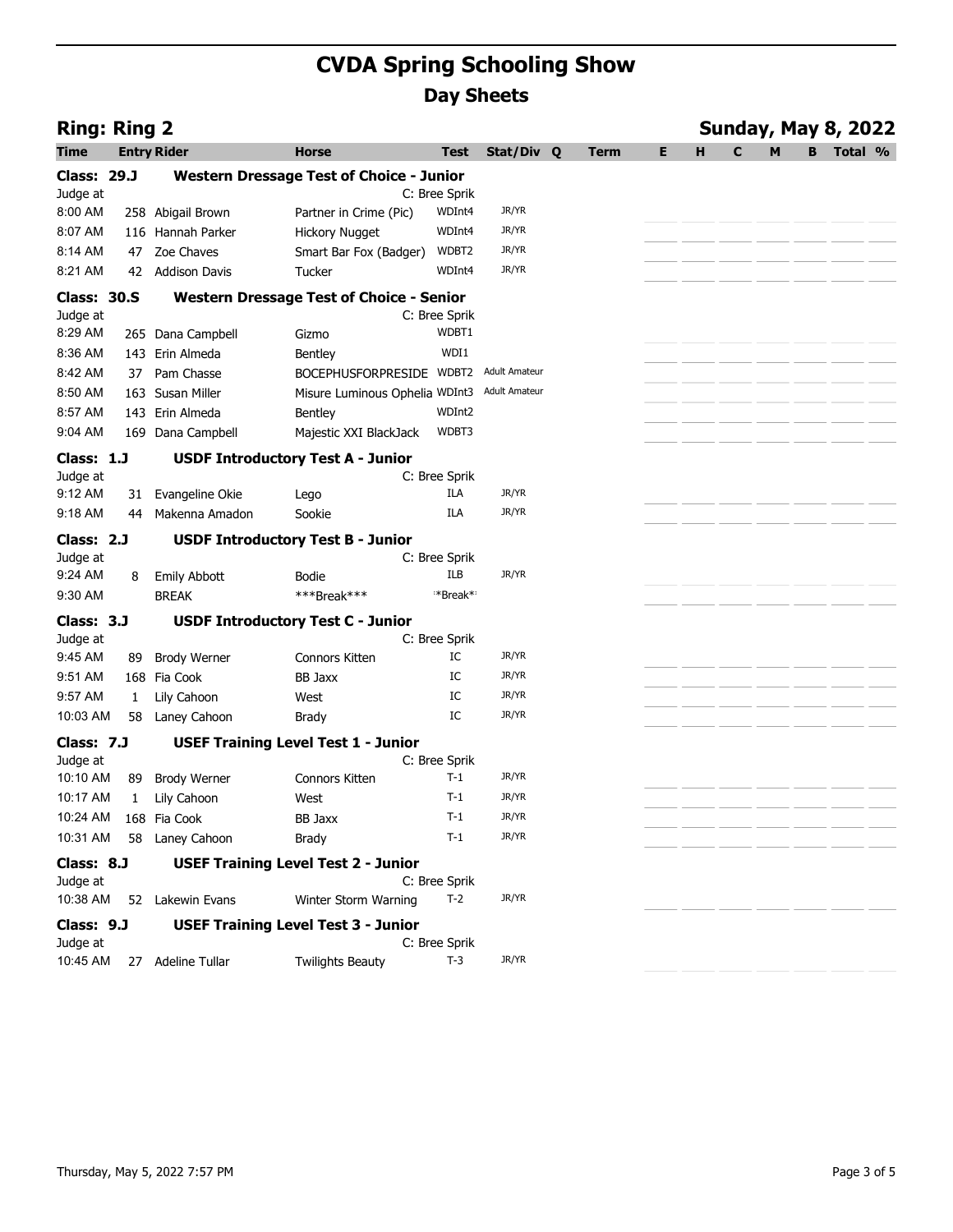|                        |    |                                                       | <b>CVDA Spring Schooling Show</b>         |                      |                      |             |    |                            |                  |
|------------------------|----|-------------------------------------------------------|-------------------------------------------|----------------------|----------------------|-------------|----|----------------------------|------------------|
|                        |    |                                                       |                                           | <b>Day Sheets</b>    |                      |             |    |                            |                  |
| <b>Ring: Ring 2</b>    |    |                                                       |                                           |                      |                      |             |    | <b>Sunday, May 8, 2022</b> |                  |
| Time                   |    | <b>Entry Rider</b>                                    | <b>Horse</b>                              | Test                 | Stat/Div Q           | <b>Term</b> | Е. |                            | <b>B</b> Total % |
| Class: 4.S             |    |                                                       | <b>USDF Introductory Test A - Senior</b>  |                      |                      |             |    |                            |                  |
| Judge at               |    |                                                       |                                           | C: Bree Sprik        |                      |             |    |                            |                  |
| 10:52 AM               |    | 111 Marianne Rousseau                                 | Valentino<br>Snowford Bellman's Clan      | ILA                  | <b>Adult Amateur</b> |             |    |                            |                  |
| 10:58 AM<br>11:04 AM   |    | 201 Katelyn Drake<br>255 Donna M Eddington            | Grand Sham                                | ILA<br>ILA           | <b>Adult Amateur</b> |             |    |                            |                  |
| 11:10 AM               | 90 | Robin Gregg                                           | Swift Diamond River                       | ILA                  | <b>Adult Amateur</b> |             |    |                            |                  |
| 11:16 AM               |    | 356 DAWN STEELE                                       | Willy                                     | ILA                  | <b>Adult Amateur</b> |             |    |                            |                  |
| 11:22 AM               |    | 51 Jamie Satenstein                                   | Pilot                                     | ILA                  | <b>Adult Amateur</b> |             |    |                            |                  |
| 11:28 AM               |    | 199 Sarah Smith                                       | Candy Man                                 | ILA                  |                      |             |    |                            |                  |
| Class: 5.S             |    |                                                       | <b>USDF Introductory Test B - Senior</b>  |                      |                      |             |    |                            |                  |
| Judge at               |    |                                                       |                                           | C: Bree Sprik        |                      |             |    |                            |                  |
| 11:34 AM               |    | 201 Katelyn Drake                                     | Snowford Bellman's Clan                   | ILB                  |                      |             |    |                            |                  |
| 11:40 AM               |    | 255 Donna M Eddington                                 | Grand Sham                                | ILB                  | Adult Amateur        |             |    |                            |                  |
| 11:46 AM               |    | 356 DAWN STEELE                                       | Willy                                     | ILB                  | <b>Adult Amateur</b> |             |    |                            |                  |
| 11:52 AM               |    | 90 Robin Gregg                                        | Swift Diamond River                       | ILB                  | <b>Adult Amateur</b> |             |    |                            |                  |
| 11:58 AM               |    | <b>LUNCH</b>                                          | ***Break***                               | *Break*<br>ILB       | <b>Adult Amateur</b> |             |    |                            |                  |
| 1:04 PM                |    | 12:58 PM 51 Jamie Satenstein<br>111 Marianne Rousseau | Pilot<br>Valentino                        | ILB                  | <b>Adult Amateur</b> |             |    |                            |                  |
| 1:10 PM                |    | 94 Meredith Vanderminden Mtn View Villara             |                                           | ILB                  | <b>Adult Amateur</b> |             |    |                            |                  |
|                        |    |                                                       |                                           |                      |                      |             |    |                            |                  |
| Class: 6.S<br>Judge at |    |                                                       | <b>USDF Introductory Test C - Senior</b>  | C: Bree Sprik        |                      |             |    |                            |                  |
| 1:16 PM                |    | 51 Jamie Satenstein                                   | Pilot                                     | IC                   | <b>Adult Amateur</b> |             |    |                            |                  |
| 1:22 PM                |    | 100 POLLY SCHMID                                      | Chester                                   | IC                   | Open                 |             |    |                            |                  |
| 1:28 PM                |    | 129 Carina Clingman                                   | Tiny Dancer                               | IC                   | <b>Adult Amateur</b> |             |    |                            |                  |
| <b>Class: 23.E</b>     |    |                                                       | 2022 USEA Beginner Novice Test A and/or B |                      |                      |             |    |                            |                  |
| Judge at               |    |                                                       |                                           | C: Bree Sprik        |                      |             |    |                            |                  |
| 1:34 PM                |    | 149 Mary Ann Crandall                                 | Not Dun Yet (Louie)                       | EBNA                 |                      |             |    |                            |                  |
| 1:40 PM                |    | 71 Chenoweth Donohue                                  | Hang on Annie                             | <b>EBNA</b>          | JR/YR                |             |    |                            |                  |
| 1:46 PM                |    | 52 Lakewin Evans                                      | Winter Storm Warning                      | EBNA                 | JR/YR                |             |    |                            |                  |
| 1:52 PM                |    | 190 KAREN MCCOLLOM                                    | Silver Spoon                              | <b>EBNA</b>          | Open                 |             |    |                            |                  |
| 1:58 PM<br>2:04 PM     |    | 155 Lily Seelig<br>74 Blythe Keane                    | Vigorous Lad                              | EBNA<br>EBNB         | JR/YR                |             |    |                            |                  |
| 2:10 PM                |    | 149 Mary Ann Crandall                                 | Sea Rhyder<br>Not Dun Yet (Louie)         | EBNB                 |                      |             |    |                            |                  |
| 2:16 PM                |    | 71 Chenoweth Donohue                                  | Hang on Annie                             | EBNB                 | JR/YR                |             |    |                            |                  |
| <b>Class: 24.E</b>     |    |                                                       | 2022 USEA Novice Level Test A and/or B    |                      |                      |             |    |                            |                  |
| Judge at               |    |                                                       |                                           | C: Bree Sprik        |                      |             |    |                            |                  |
| 2:22 PM                |    | 191 Lisa Wyman                                        | Finn                                      | ENA                  |                      |             |    |                            |                  |
| 2:29 PM                |    | 190 KAREN MCCOLLOM                                    | Silver Spoon                              | ENA                  | Open                 |             |    |                            |                  |
| 2:36 PM                |    | 120 Jennifer Fitch                                    | Caraways Daireing Roma                    | ENA                  | <b>Adult Amateur</b> |             |    |                            |                  |
| 2:43 PM                |    | 74 Blythe Keane                                       | Sea Rhyder                                | ENA                  |                      |             |    |                            |                  |
| 2:50 PM                |    | 155 Lily Seelig                                       | Vigorous Lad                              | ENA                  | JR/YR                |             |    |                            |                  |
| <b>Class: 25.E</b>     |    |                                                       | 2022 USEA Training Test A and/or B        |                      |                      |             |    |                            |                  |
| Judge at               |    |                                                       | Justenuff Dior                            | C: Bree Sprik<br>ETA |                      |             |    |                            |                  |
| 2:57 PM                |    | 202 Rebecca Wheeler<br>277 Lisa Morrison              | Entre les Etoiles                         | ETA                  |                      |             |    |                            |                  |